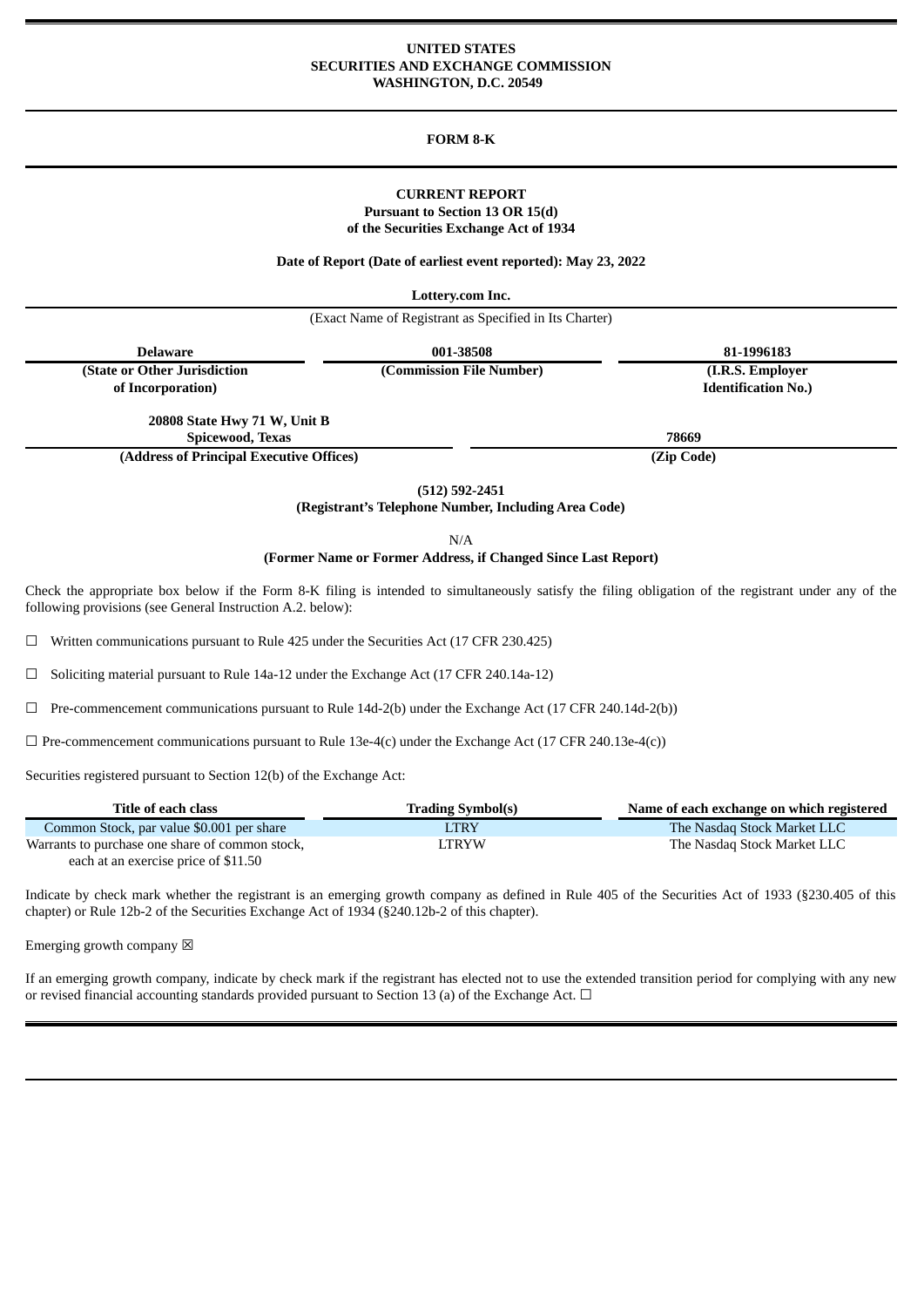# Item 5.02 Departure of Directors or Certain Officers: Election of Directors: Appointment of Certain Officers: Compensatory Arrangements of **Certain Officers.**

On May 23, 2022, Joseph Kaminkow, a member of the board of directors (the "Board") of Lottery.com Inc. (the "Company") and a member of the Company's Compensation Committee, notified the Board of his intent to resign from the Board, effective June 9, 2022 and not stand for re-election to the Board at the annual meeting of stockholders to be held on June 10, 2022 (the "2022 Annual Meeting"). Mr. Kaminkow indicated that his decision to resign and not stand for re-election at the 2022 Annual Meeting was due to increasing responsibilities in his executive roles and was not the result of any disagreement with the Company on any matter, or relating to its operations, policies, or practices.

Mr. Kaminkow had been included as a director nominee in the Company's definitive proxy statement filed with the Securities and Exchange Commission on April 28, 2022 (the "Proxy Statement") and proxy card for the 2022 Annual Meeting. The Company's slate of nominees otherwise remains unchanged for the 2022 Annual Meeting as set forth in the Proxy Statement. Previously voted proxies remain valid, other than with respect to Mr. Kaminkow as he is no longer standing for re-election, and the Company's stockholders eligible to vote at the 2022 Annual Meeting may continue to use their proxy cards to vote their shares on the matters being voted on at the 2022 Annual Meeting.

Effective upon Mr. Kaminkow's resignation, the size of the Board will be reduced from seven to six members.

1